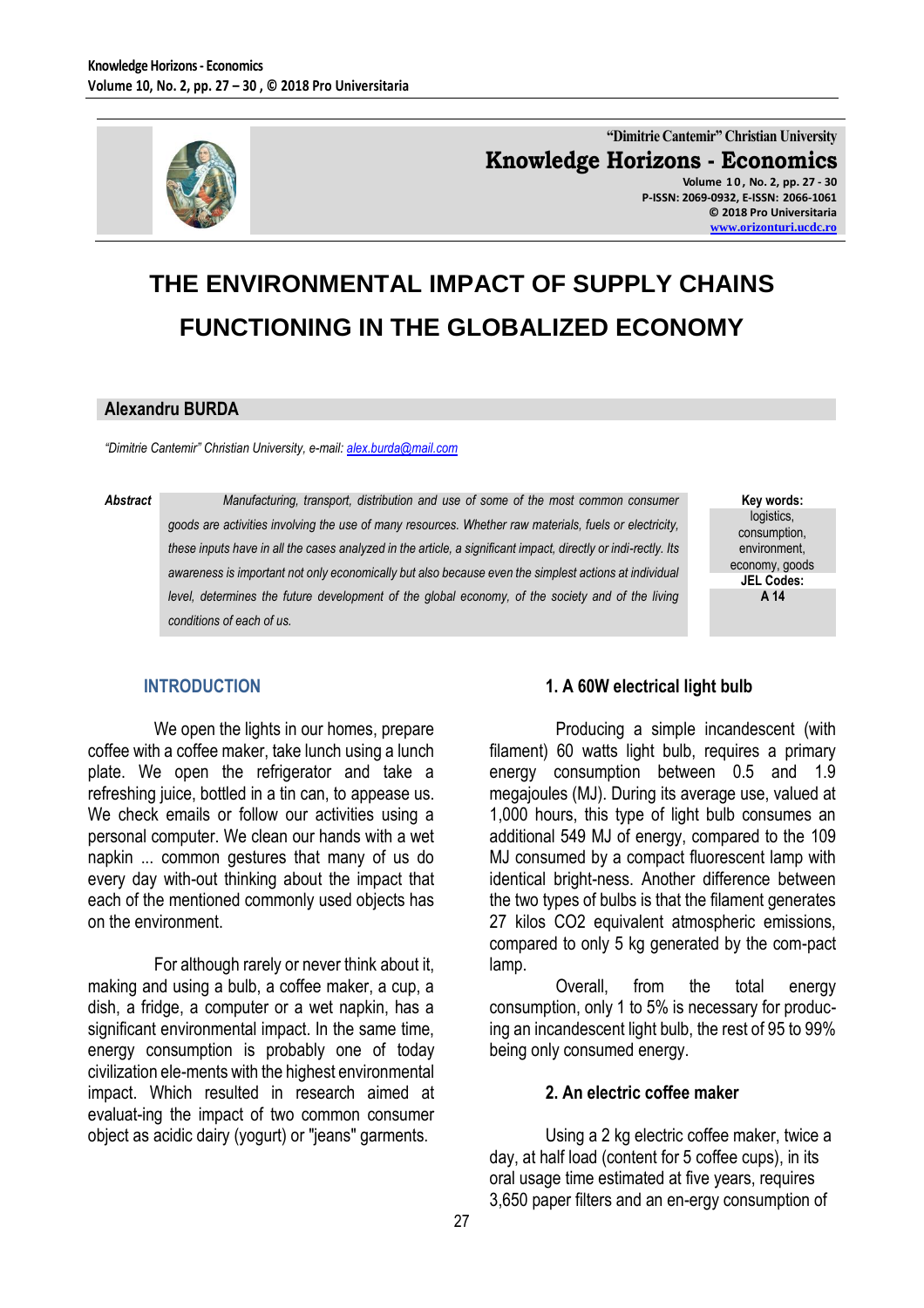375 kWh of electricity. The electricity consumption has the largest share in the coffee maker environmental impact.

In addition to the energy consumption, the coffee maker will produce a 9.6 kg of household waste from which a 8.25 kg will be incinerated. Overall, the level of appropriate recycling of such an appliance is about 36%.

# **3. A refrigerator**

The manufacturing of a 54 kg refirgerator with a capacity of 200 liters, re-quires 140 kg of different raw materials, with the addition of 6 kg of packaging material needed for its transportation.

The extraction of the raw materials, requires a primary energy consumption of 3,400 MJ. The manufacturing of the appliance itself requires a 600 MJ energy consumption and its transportation requires a 200 MJ of additional energy consumption. During its 13 years average using time, the electricity consumption of the refrigerator is equivalent with a another 3,120 MJ of energy consumption. From its components, only 70% are recyclable.

# **4. A lunch plate**

A paper plate or a porcelain one? Manufacturing a 300 grams porcelain plate re-quires 3kg of clay, transported on an average distance of 1,000 km. Given that such a plate may be used for an average of 1,000 times, its use is equivalent to the use of 1,000 paper plates for which manufacturing would be required a quantity of 30 kg of wood.

The energy consumed for manufacturing, based on the usage time, is of 0.6 MJ for the paper plate, versus 1 MJ for the porcelain one.

However, in terms of CO2 emissions, the comparison between the two kinds of plates is reversed again, in a spectacular way. The porcelain plates generates emissions of only 1.51 kg CO2 equivalent, while the equivalent 1,000 paper plates generate total emis-sions of 6.9 kg.

#### **5. A thin can for carbonated beverages**

The manufacturing of an aluminum thin can of 330 ml for carbonated beverages, requires 4 grams of raw material and an energy consumption of 0.687 MJ. It is entirely re-cyclable, but its mechanical manufacturing process requires a primary energy consumption of 0.33 MJ.

From its manufacturing to the moment it becomes waste, the thin can generates atmospheric emissions of 0.15 kg CO2 equivalent, 0.015 g of metal waste and 0.05 g of metal discharges in to interior waters.

### **6. A wet napkin**

Using wet napkins at the equivalent effectiveness, generates three times more waste than using a spray or six times more than the use of a liquid detergent. On the other hand, a spray requires a primary energy consumption three times lower than a wet napkin. Instead, the wet napkin requires three times less water usage, compared with a spray.

However, obtaining a wet napkin requires a primary 0.5 MJ energy consumption, 5.6 grams of raw material and 0.85 liters of water. Using a wet napkin generates 3.69 g of reusable waste and 1.4 g of packaging material. Air emissions are 20 g CO2 equivalent.

# **7. A personal computer**

Making the central unit of a computer requires a power consumption of 13,000 MJ raw energy, equivalent with 373 liters of oil. The air emissions of a computer, during its normal use time, are of 650 kg CO2 equivalent and 5 kg SO2 equivalent. Overall, obtain-ing a personal computer takes approximately 2,800 kg of raw materials.

After discharging, a personal computer generates 140 kg of municipal and indus-trial waste and 24 kg of hazardous waste. All this without taking into account the electricity consumption.

# **8. Acidic dairy (yogurt)**

If this product case, the analysis is based on the energy consumption for milk col-lection from farms plus the one required for packaging and other ingredients transport (fruit sugar, brought from other regions). Moreover, obtaining yogurt generates residues that must be also shipped to other regions than the one of consumption of the final product. After production, the product has to be transported in refrigeration conditions (refrigeration accounts for 16% of total transport energy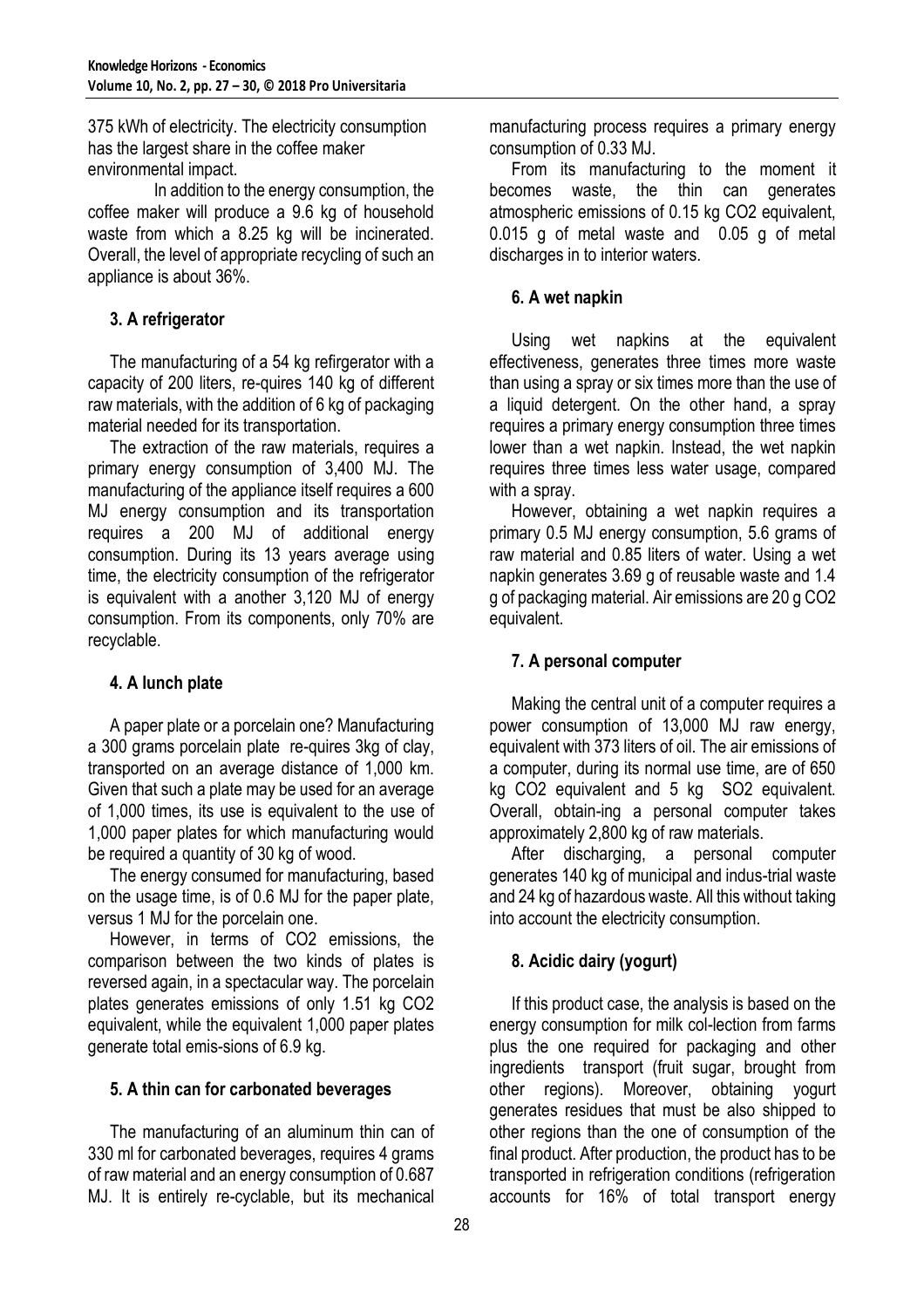consumption) to loading platforms from where it is shipped to stores.

As a balance, the production of a kilogram of yogurt requires an energy consump-tion of 39 grams of oil equivalent (GOE), while its logistic movement requires an energy consumption three times greater, of which the largest share is the last link, its sale in the stores. So, to keep a kilogram of yogurt on freezer shelves (before being bought) an energy consumption of 90-95 geo is required (consumption which is all the greater as the store is smaller). If one kilogram of yogurt is purchased from a hypermarket, the consumer uses as much energy to get to store as it was required to produce that quantity of yogurt

#### **9. "Jeans" garments**

For non-food goods, exemplified in the research by the "jeans" garments, trans-port, from the raw material to the stores, generates the highest energy consumption.

The cotton harvest somewhere in Uzbekistan (for example) is transported by rail over a distance of 1,600 km to the port of Abbas (Iran), then by boat over a distance of 1,985 km to Mumbai (India). From there the cotton is transported by train to the cotton mills in Nagpur (India). Processed yarns and fabrics are transported by road, on a distance of 3,200 km, to the garment factories in Dhaka (Bangladesh).

The finished garments are transported by train, on a distance of 485 km to the port of Dhaka from where they are brought to the French port of Le Havre, via Singapore, after a "journey" of 17,000 km. In the end, the garments are carried by barges and trucks to warehouses, where they will be taken with pickup trucks in various stores.

Overall, the transport is performed on a total distance of about 25,000 km. The en-ergy balance is 200 GOE (grams of oil equivalent) per kilometer and per unit of product. If the cotton would have been brought from Egypt, transport related energy consumption would have been of 70 gep. To the total transport energy consumption is added a 74 to 90 GOE of energy consumption for introducing and arranging the products in the store, and a 9 to 38 GOE consumed by consumer to get to the store and buy the product. That without taking into account any retouching done by the consumer after purchasing the product.

#### **CONCLUSIONS**

The impact such common objects can have on the environment must make us more aware of the way in which we use them. Also, it signals us that even trough the sim-plest of our actions, we contribute to the way our planet will look in the future.

#### **REFERENCES**

- Burda, Alexandru. *Logistica și distribuția mărfurilor.* Bucharest: Pro Universitaria Publishing House, 2014.
- Burda, Alexandru. *Bunuri alimentare. Compozitie,* sortiment, prezentare, *admisibilitate în distribuție și consum.* Bucharest: University Publishing House, 2011.
- Cacherat A., Lecocq N., Kremer G. *ACV d'un réfrigérateur, cas d'étude pour optimiser la conception modulaire d'un produit afin de réduire son impact environnemental dans une chaîne d'approvisionnement en boucle fermé*. Congrès International sur l'Analyse du Cycle de Vie, 2011. Available at [http://www.avnir.org/documentation/book/2](http://www.avnir.org/documentation/book/2011/LCAconf_cacherat_2011_fr.pdf) [011/LCAconf\\_cacherat\\_2011\\_fr.pdf](http://www.avnir.org/documentation/book/2011/LCAconf_cacherat_2011_fr.pdf)
- Collective work. *Rapport de synthèse de l'Évaluation des Écosystèmes pour le Millénaire*. Millenium Ecosystem Assessment, March 2005.
- ◆ Comissariat General au Developpement Durable. Environnement et transport 1991- 2008. *Dossiers des Notes de synthèse OEST-SES-SESP*, mai 2011. Available at [http://www.developpement](http://www.developpement-durable.gouv.fr/IMG/pdf/NS_Environnement_transport.pdf)[durable.gouv.fr/IMG/pdf/NS\\_Environnement\\_tr](http://www.developpement-durable.gouv.fr/IMG/pdf/NS_Environnement_transport.pdf) [ansport.pdf](http://www.developpement-durable.gouv.fr/IMG/pdf/NS_Environnement_transport.pdf)
- Commission européenne. *La logistique du transport de marchandises en Europe, la clé de la mobilité durable*. COM (2006) 336 final. Available at the state at the state at the state at the state at the state at the state at the state at  $\alpha$ <http://europa.eu/scadplus/leg/fr/lvb/l24456.htm>
- Corinne Blanquart și Valentina Carbone. Transport, logistique et chaînes